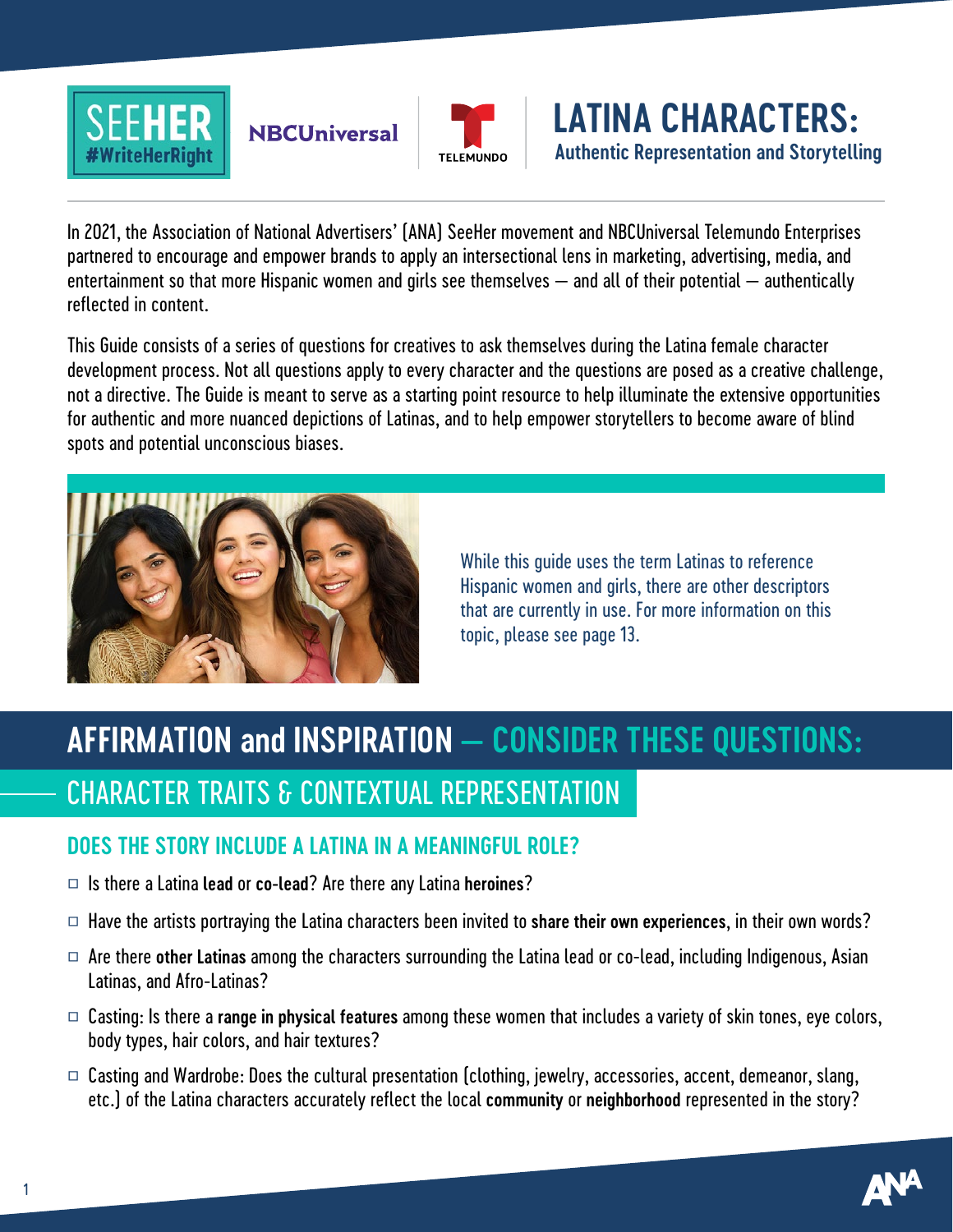

- □ Do the Latina characters have any **positive** and **healthy relationships** with key people in their lives (e.g., family, friends, romantic partners, or co-workers)? Are there positive relationships with other Hispanics or people of **different races** or **ethnicities**?
- □ Do the Latina characters have conversations about something **other than their race?**
- □ Could the script pass the **Bechdel test**? That is, does it include at least two Latinas talking to each other about something other than a man?
- □ Could any of the following words describe the Latina characters' **personality attributes**?
	- $\Box$  Compassionate, cautious, trusting, happy, patient, brave, adventurous, relatable, emotionally vulnerable, intelligent, ambitious, hard-working, charismatic, creative, trustworthy, successful, confident, selfsufficient, professional, proud, culturally and linguistically fluid, in-charge, nurturing, supportive, tech-savvy, entrepreneurial, and independent

#### **DOES THE STORY UNDERSCORE THE HUMANITY OF LATINAS AND INCORPORATE THEMES THAT ARE CENTRAL TO THE HUMAN EXPERIENCE?**

- □ Are the **motivations** for the Latina character's choices and actions clearly defined?
- □ Does internal or external **struggle** and **resilience**, or lack thereof, play a role in shaping the Latina character's life?
- □ Is the Latina character portrayed as being able to solve **her own problems?**



- □ Is the Latina character portrayed in a manner that suggests she feels empowered to control her own **destiny** and **future?**
- □ Is the Latina character grappling with **conflicting cultural values** or **narratives** (e.g., conservative Christian with a transgender child, or being in love with a non-Hispanic partner)?
- □ Has the Latina character's relationship to her **perceived limitations** or opportunities (i.e., what feels possible or impossible in her life) been articulated?

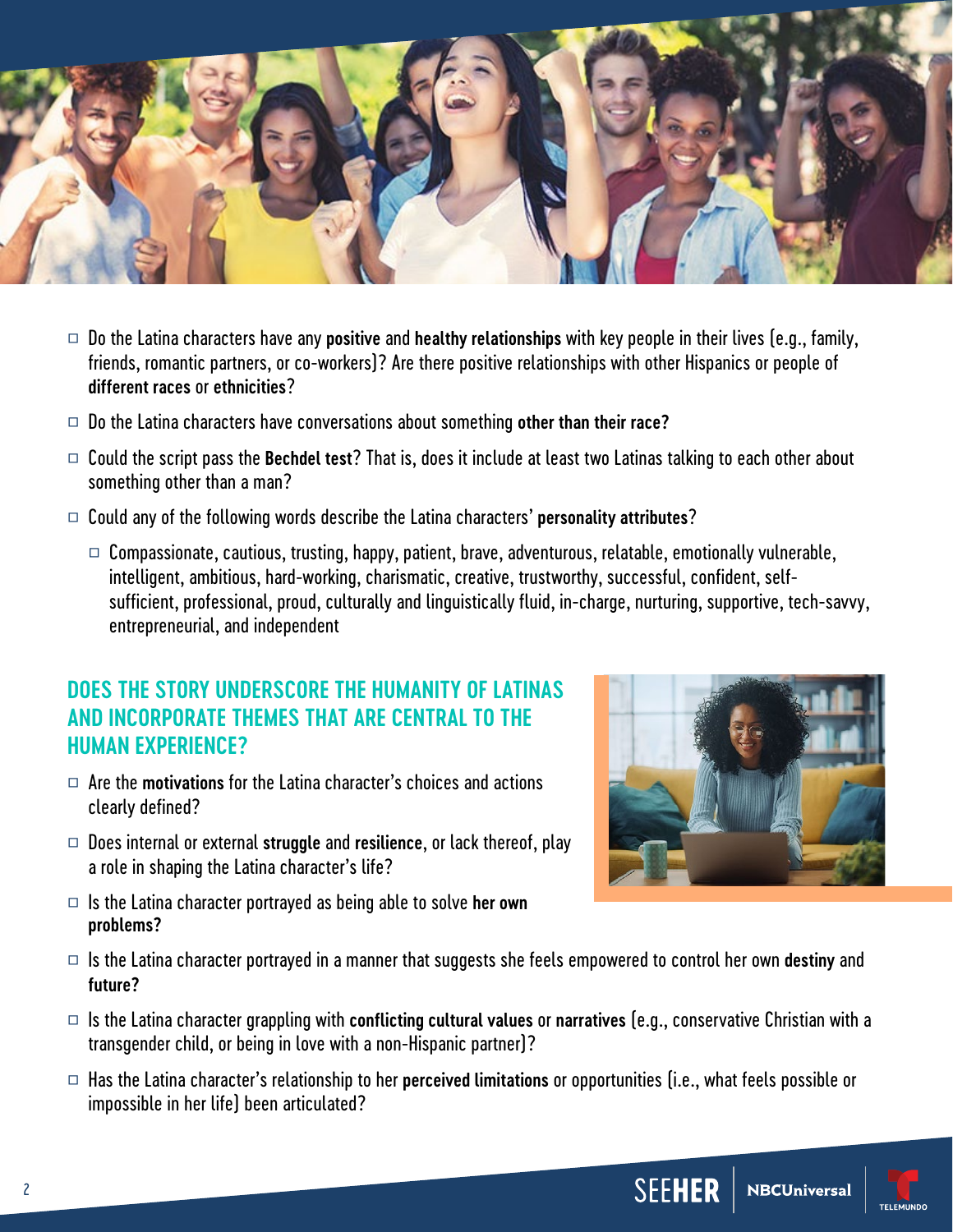- □ Does the story indicate how those **perceptions** were shaped (i.e., by the church, parents, friends, etc.)?
- □ If the story utilizes a familiar narrative (e.g., immigrant story), does it incorporate an original twist that **humanizes** the character or gives a much more **textured understanding** and explanation of the narrative?

#### **DOES THE STORY DIRECTLY ADDRESS OR DEBUNK STEREOTYPES ABOUT LATINAS, ENABLING THE AUDIENCE TO SEE THEM WITH COMPLEXITY AND EMPATHY?**

- □ For the stories that incorporate **social justice themes**, are they primarily rooted in the Latina character's personal story in a manner that enables the audience to connect and emotionally invest?
- □ If the story explores a historical **Latina figure**, is there relevance to the present-day lives of Latinas that invites audiences to examine their own humanity in a new way?

## LIVELIHOOD & INTERSECTIONAL IDENTITY

**DOES THE STORY ENCOMPASS AN INTERSECTIONAL VIEW OF THE LATINA CHARACTER'S LIVED EXPERIENCE BASED ON THE MULTIPLE DIMENSIONS OF HER IDENTITY (E.G., RACE OR ETHNICITY, ABILITY, SEXUAL ORIENTATION, GENDER IDENTITY, RELIGION, SOCIOECONOMIC STATUS)?**



- □ Do any of the Latina characters identify as **LGBTQ+?**
- □ Do any of the Latina characters have a **disability?**
	- □ Does the story incorporate **other aspects** of the Latina character's life beyond her disability (e.g., career, romantic life)?
- □ Are the Latina characters educated and/or represented in a range of **professional career fields?**
	- □ Are they **financially independent?**
	- □ Are they in **leadership** positions?
	- □ Do any of the Latina characters play **sports?**
	- □ If portraying Latina characters living in **challenging life circumstances** (abject poverty, incarceration, etc.), is there nuance and depth to their stories that extends beyond those circumstances?
	- □ Do the Latina characters have their own **functions** and **objectives** that do not revolve around male characters or their families?

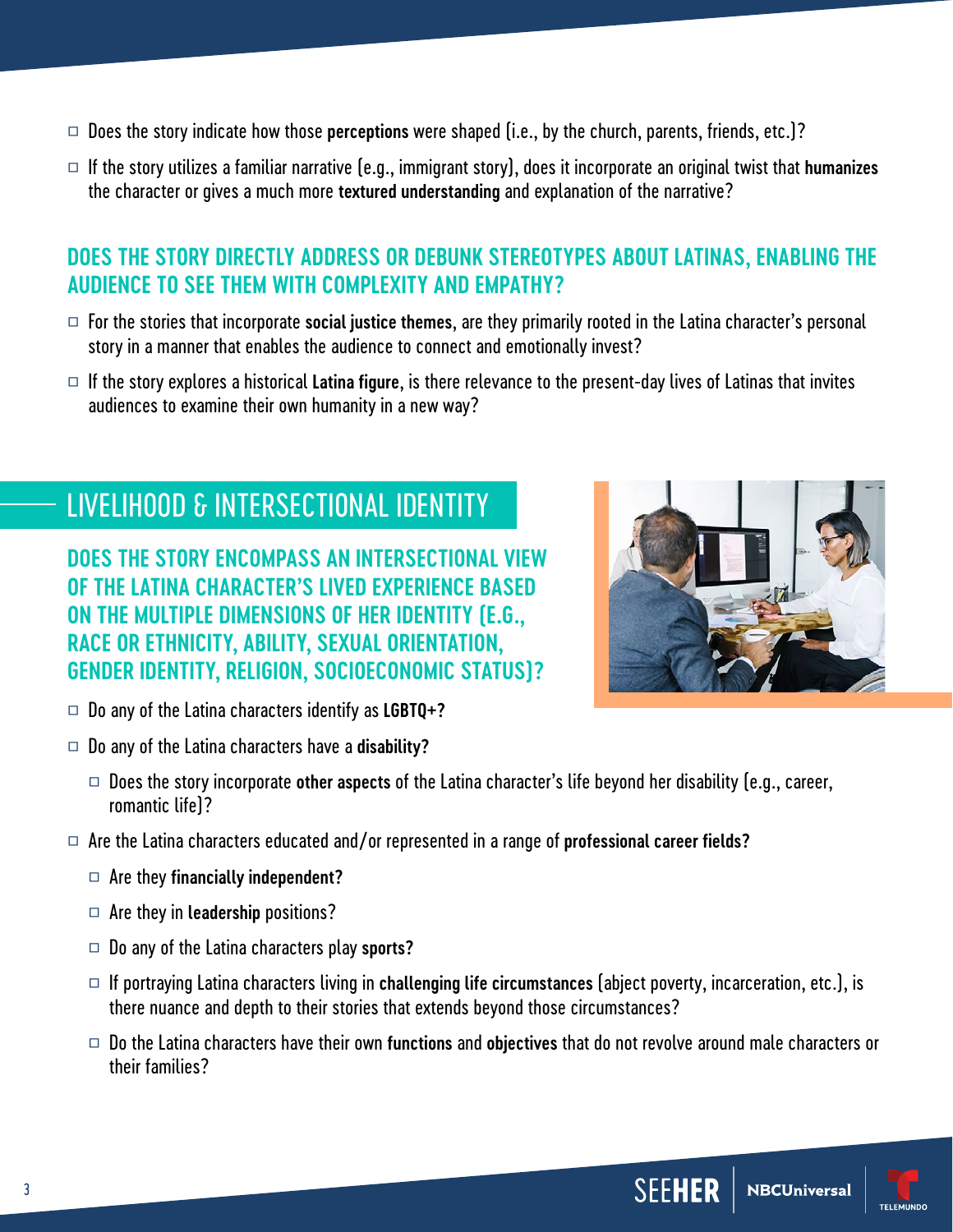## FAMILY & HERITAGE



#### **DOES THE STORY INCORPORATE MULTIGENERATIONAL EXPERIENCES AMONG LATINAS?**

- □ Casting: Is there a convincing **family resemblance** that references key shared features among characters portrayed as biologicallyrelated family members?
- □ Are there distinct differences between the **generations' views** on religion, fashion, taste in music, sociopolitical (conservative vs. liberal)? Are there **strong ties** that span and bind generations?

#### **DOES THE STORY ILLUSTRATE HOW U.S. HISPANIC FAMILIES MAY HAVE BLENDED RACES AND CULTURES (E.G., PUERTO RICAN/MEXICAN, SALVADOREAN/COLOMBIAN), AND THAT SOME FAMILIES MAY BE MADE UP OF CHILDREN BORN IN THE U.S. AND ABROAD?**

- □ Does the story illustrate the complex issues of **authenticity** and **identity** that some Latinas may grapple with within their families?
- □ Casting: Does the casting reflect the blend of ethnicities by showing a variety in **skin tones** and hair **textures?**
- □ If addressing **traditional portrayals** such as the matriarch or grandmother who are upholders of family/cultural traditions, how is this provided in a deep and truthful manner and not based on one-note depictions?
- □ Is **U.S. acculturation** and **adaptation** incorporated into how a family in native countries view the Latina character behaviors and attitudes, which may evolve over time spent in the U.S.?
- □ Does the story reflect how some Latinas are trying to keep **Hispanic heritage** and **cultural traditions** from disappearing within their families?
- □ Does the Latina character internalize **both Latin** and **American values**, ultimately arriving at her own unique conception of identity?

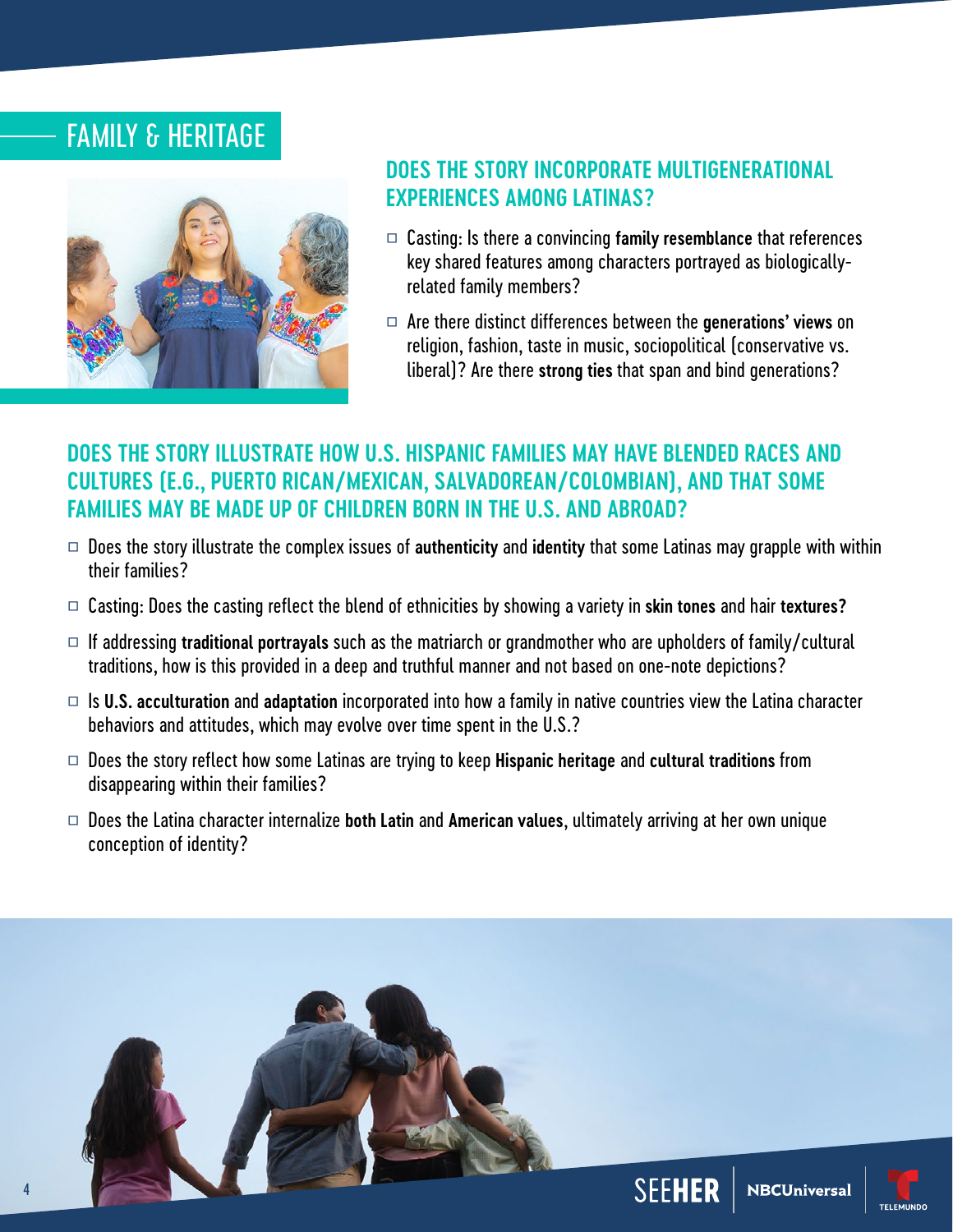

- CULTURE & RELIGION □ Is pride in cultural heritage and identity included in the narrative?
	- □ Does the story celebrate the **nuance** among Latina cultures and nationalities (e.g., Central American, Caribbean, Puerto Rican, "Nuyorican," etc.) as well as **intersecting identities** (e.g., Indigenous, Afro-Latina, Asian-Latina)?
	- □ Casting: Does the **ethnicity** of the artists match the portrayal of the Latina characters (i.e., Venezuelan actors portraying Venezuelan women)?
	- □ Is there **nuance** in the representation of slang, food, and music that accurately reflects **differences among Latin cultures** and **nationalities?**
- □ Does the **music** represent different regions of the U.S. (e.g., Miami vs. Los Angeles vs. New York) and does it extend beyond salsa or reggaeton to include other genres such as regional Mexican, rock, or hip hop?
- □ Does the story delineate between Latina experiences and perspectives based on whether the characters are born **in the U.S.** or **abroad?**
- □ For Latina characters who **immigrated to the U.S.,** does the story reference her heritage when it is critical to the plot and in a manner that provides distinction from other ethnicities?
- □ Are the Latina characters' **customs, accents,** and **values** portrayed according to their background story (i.e., nationality of the parents, country of origin, education, and whether born in the U.S. or abroad)?
- □ If the **religious beliefs** of the Latina characters are incorporated into the story, are they defined according to their family heritage and reflected in their value system? In addition to Christianity and Catholicism, does the story expand the view of religions practiced by Latinas to include Jewish and Muslim Latinas?

## LANGUAGE

- □ Does the backstory including whether they grew up in a **Spanishand/or English**-speaking family/community, how long they have been in the U.S., first- or second-generation immigrant — of the Latina character correlate with whether or not they have an **accent** or speak Spanish?
- □ Does the story include Latinas who have a **range of proficiencies** with Spanish, including those who may speak with an American accent?
- □ Are the Latina characters' **accents individualized** according to the region where they live (e.g., the Heights vs. Los Surres) and their ethnicity? (e.g., Puerto Rican character speaking with a Puerto Rican accent)



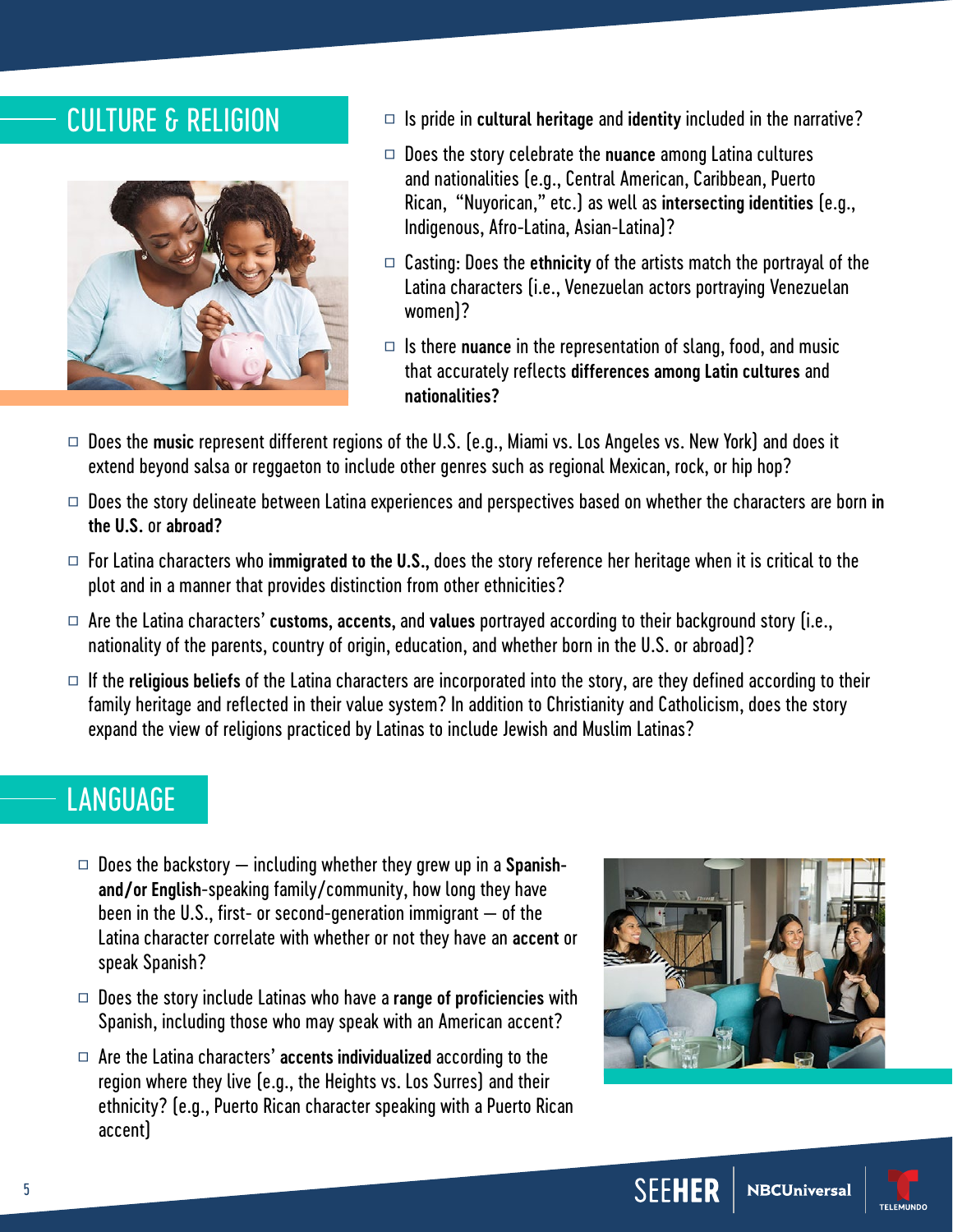- □ Does situational context realistically reflect when the Latina characters **would speak Spanish** (i.e., when around family or other Hispanics)?
- □ Are any of the Latinas **linguistically fluid** 200%ers® (fully embrace both sides of themselves as 100% Latina + 100% American) who switch depending on their circumstances?
- □ Are the Latina characters **multilingual**, speaking languages in addition to/other than English and Spanish?

## BODY & BEAUTY

#### **DOES THE STORY ENGENDER A VERSATILE VIEW OF BEAUTY FOR LATINAS?**

- □ Is there a range in body types, **facial features, skin tones, hair textures,** and hair styles among the Latina characters?
- □ Are any of the Latina characters **over the age of 45?**
- $\Box$  Do any of the professional or affluent Latina characters have **tattoos** or **body piercings?**



## BEHIND THE CAMERA



#### **ARE LATINAS REPRESENTED ON THE CREATIVE AND LEADERSHIP TEAMS?**

- □ Does the **writers' room** include storytellers who can uniquely speak to and/or relate to the Latina experience, in a myriad of ways, with a firsthand perspective?
- □ Have the writers who are not Latinas **proactively educated** themselves on Latinas' experiences so they can portray Latina characters with specificity and authenticity?
- □ Do people in charge of **visually reflecting Hispanic cultures** through hair, makeup, costume, lighting, set design, props, etc. have **firsthand experience** or **deep understanding** of the culture they intend to portray?
- □ Has research been conducted on critical elements of the Hispanic culture, including but not limited to food, music, clothing, customs, and traditions?
- □ Do the **casting** and **production** teams reflect the diversity of backgrounds portrayed on screen?
- $\Box$  For **bilingual content**, does the creative team include people who speak both languages fluently?

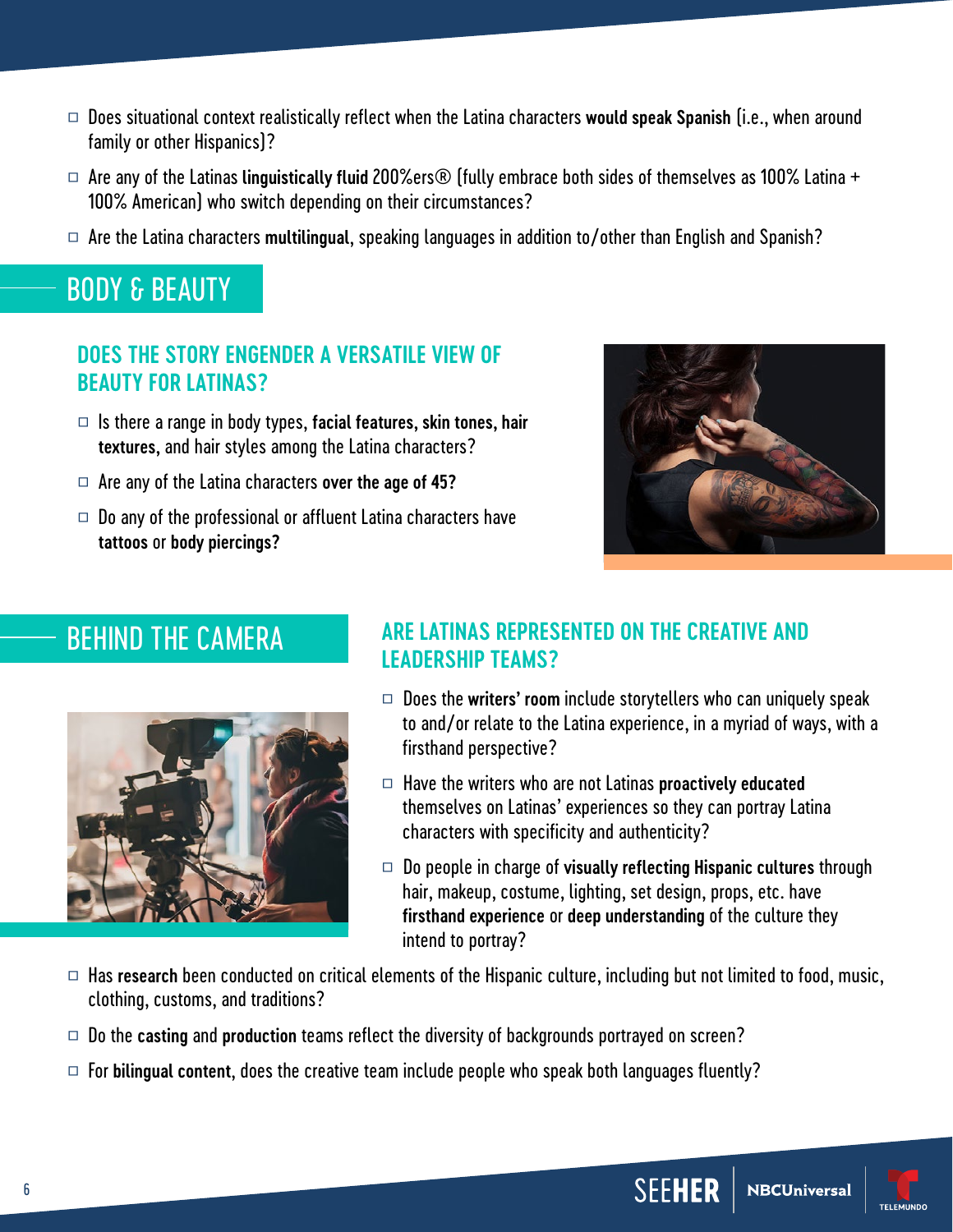

# **NBCUniversal**



**LATINA CHARACTERS: Authentic Representation and Storytelling** 

Latinas have a strong connection to their culture and Spanish language, which they believe gives them an edge. This feeds the desire to see themselves and their cultures genuinely reflected in the media they consume.

I yearn for the day that Latinas will be represented in the media, at least, as often as we are a part of real life. When that day comes, we will have more opportunities to offer varied and authentic portrayals of who we are. But because we're not there yet, it becomes all the more important to make sure that the ways we are actually being portrayed are accurate, authentic, multi-layered, and have the depth and nuance that Latinas embody.  $\bullet \bullet$ 

**— Gloria Estefan**

# **PITFALLS and MISCONCEPTIONS — CONSIDER THESE QUESTIONS:**

## CHARACTER TRAITS & CONTEXTUAL REPRESENTATION

#### **IF ALL THE LATINA CHARACTERS WERE COMPLETELY REMOVED FROM THE STORY, WOULD IT BE INCONSEQUENTIAL TO THE PLOT?**

- □ Would the **absence** of Latina characters make the **narrative** unrealistic given the time period and/or setting?
- □ Does the Latina character have no apparent **ties** to her cultural heritage?
- □ Does the Latina character's primary plot contribution involve being the **victim of violence** or deciding whether or not to have a **romantic** or **sexual relationship** with a male hero?
- □ Is the primary Latina character a **sidekick** or **best friend** to a white protagonist and accordingly lacks a storyline of her own?



- □ Is the Latina character a **caricaturized prop** in her scenes, primarily functioning as a punchline or comedic relief?
- $\Box$  Does the Latina character's empowerment and ambition center on being **unpleasant** or **bitter**, flattening other characters in order to achieve her goals?
- □ Does the story **normalize inequality, abuse, or violence** against Latinas?

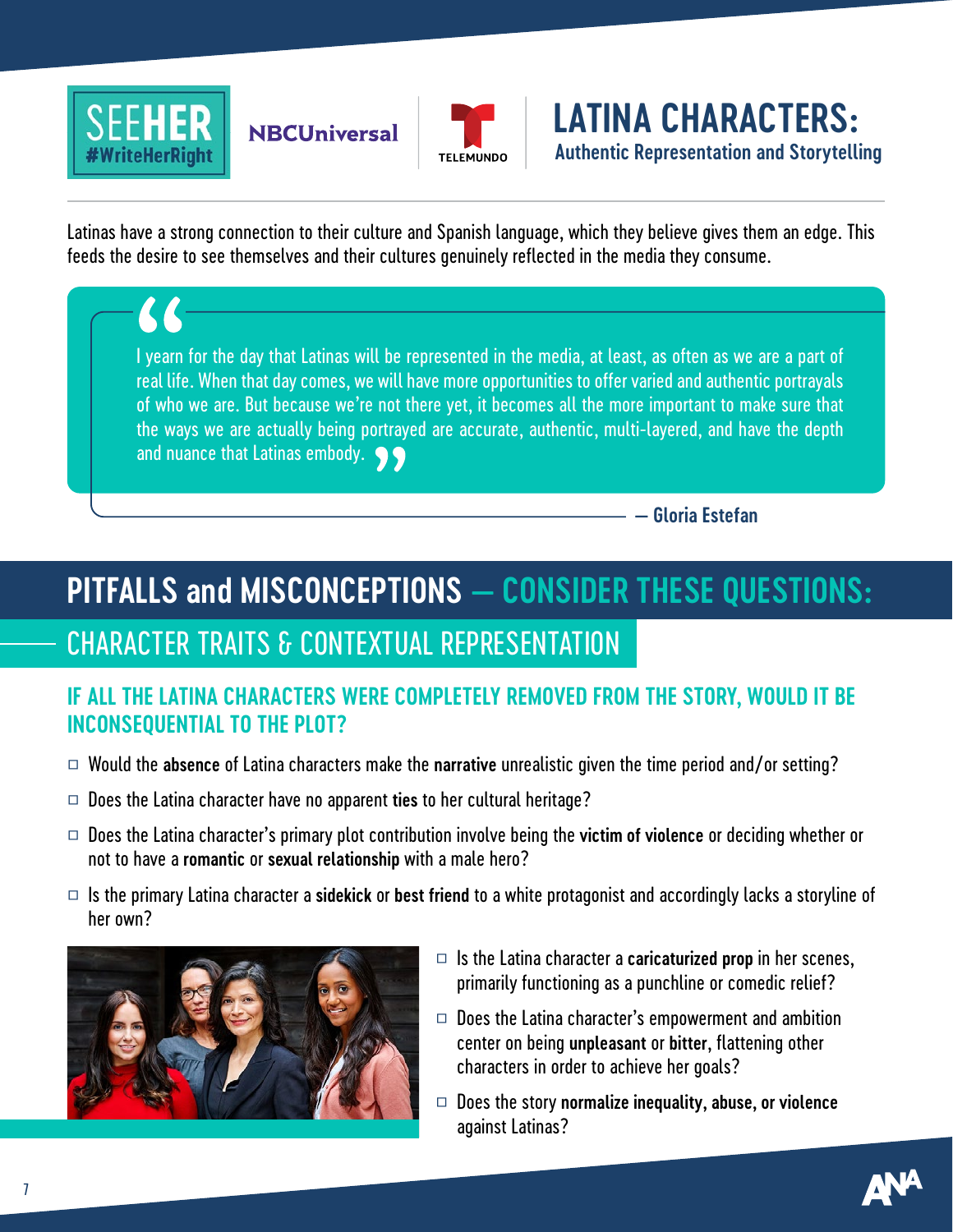#### **DOES THE STORY PERPETUATE STEREOTYPES BY PAINTING THE LATINA CHARACTER WITH BROAD STROKES AS OPPOSED TO A LAYERED MULTIDIMENSIONALITY, IMPLYING THAT LATINAS ARE MONOLITHIC?**

- □ If the audience never has **real-life interactions** with Latinas, does the Latina character in the story provide a **narrow view** of Latinas?
- □ Do the Latina characters perpetuate patriarchal roles where the woman must be **submissive, silent**, and **servile**?
- □ Are the Latina characters **linked to corruption** and **crime**, or portrayed as scandalous and problematic?
- □ Are the Latina characters presented as people who need to be **spoken for** or **rescued** by a "White Savior" trope?
- □ Do the Latina characters lack common elements of the **human experience** (e.g., hesitation, fallibility, or messiness)?
- □ Could the Latina character be classified as one of the following **tropes?**
	- $\Box$  Immigrant, maid, "spicy Latina," temptress, dangerous gang member, drug dealer's wife, "chola," sweet and loving grannies, day laborer, farm worker, succulent, sexy bombshell, hot-headed, loud, fun, scandalous, hysterical, stubborn, a bit tacky, overly made up
- □ Does the dialogue of the Latina characters tend to include more **profanity** and focus more on sexuality than their white counterparts?
- □ Does incorporating a **social justice** theme make Latina audience members feel **burdened** more than seen?

## LIVELIHOOD & INTERSECTIONAL IDENTITY

**IS THE LATINA CHARACTER'S EXPERIENCE PRIMARILY DEFINED BY HER RACE AND NOT OTHER ASPECTS OF HER IDENTITY (ABILITY, SEXUAL ORIENTATION, GENDER IDENTITY, RELIGION, SOCIOECONOMIC STATUS, ETC.)?**

- $\Box$  For Latina characters who immigrated to the U.S., are their **immigration status** and history their sole defining character trait?
- □ For stories that **incorporate religion**, is it primarily an older Latina character (e.g., the grandmother) lighting a candle to "la virgencita?"



- □ Does the **disabled** Latina character's story center around what she can do despite her disability rather than celebrate who she is because of her disability?
- □ Are the **LGBTQ+** Latina characters portrayed as **promiscuous** and/or incapable of **monogamy**?

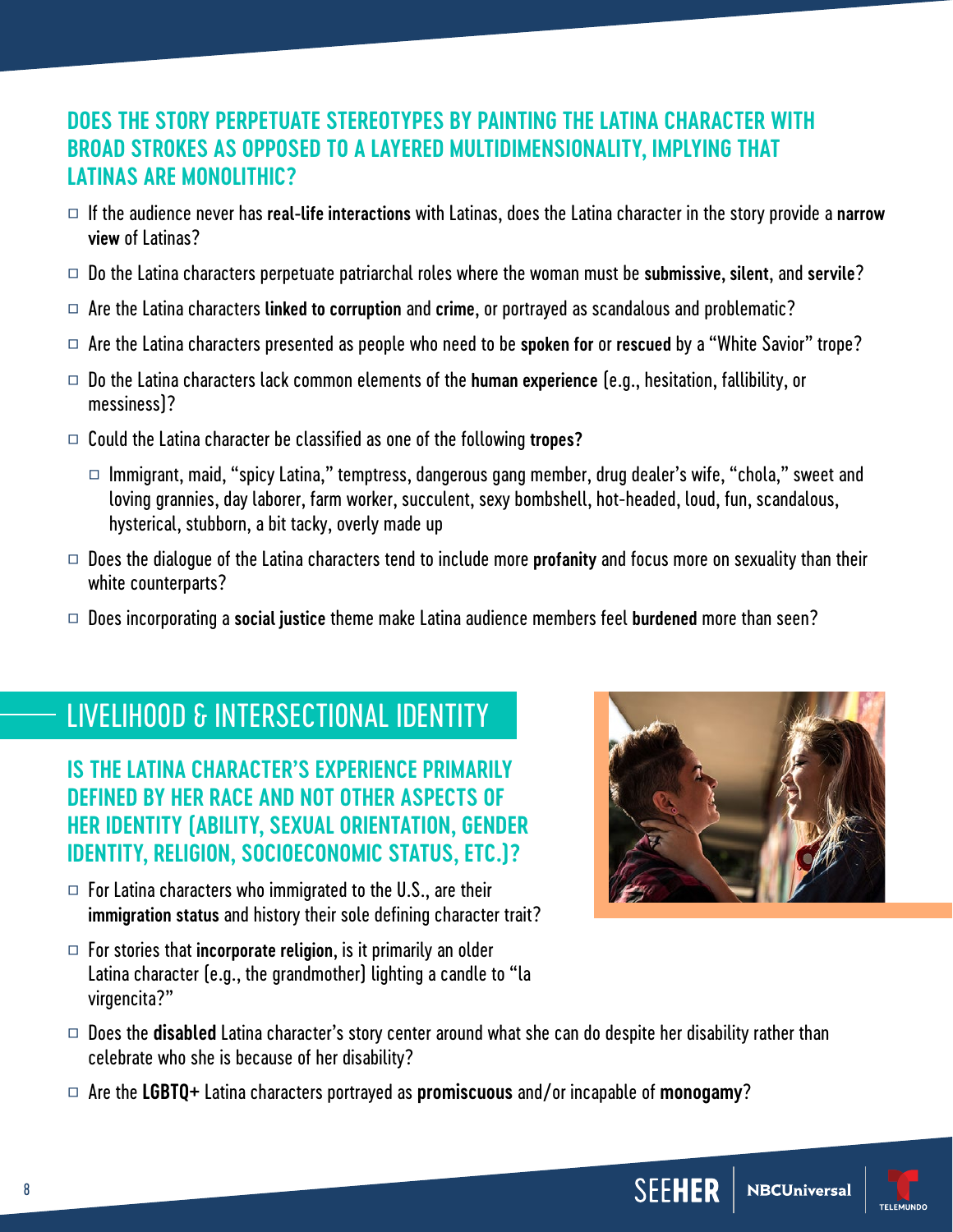- □ Are the Latina characters more likely to have **personal-life oriented** roles (e.g., wife or mother) as opposed to **work-oriented** roles (e.g., business executive)?
- □ Are the Latina characters more likely to be an **assistant** as opposed to the leader?
- □ Are the only Latinas in the story working as a **maid/cleaner/cleaning lady** or the **nanny/caretaker** who has no lines?
- □ Are the Latina characters portrayed as having **lower socioeconomic status** than their white counterparts?

## BODY & BEAUTY



#### **DOES THE STORY PRESENT A NARROW STANDARD OF BEAUTY FOR LATINAS FOCUSED PRIMARILY ON MORE STYLIZED APPEARANCE AS OPPOSED TO MORE NATURAL LOOKS?**

- $\Box$  Is there a lack of variety among the physical attributes of the Latina characters, implying there is a "Latina Look" that only includes Eurocentric facial features, straight dark hair, olive skin, and a relatively petite figure?
- □ Does the story overtly or subtly **perpetuate colorism** prejudice or discrimination against individuals with a dark skin tone?
- □ Are Indigenous and Afro-Latinas more likely to be portrayed as **hypersexual** or **of lower socioeconomic status** than other Latina characters who have more Eurocentric features?
- □ Casting: Are **lighter-complexioned** actors cast in role(s) portraying historical figures that require makeup or digital alterations to **darken skin** tones in order to more closely match the person in real life?
- □ Are the Latina characters with **larger body types** presented as damaging stereotypes (e.g., lazy, physically slow, unintelligent, poorly dressed, clumsy, or a punchline)?
- $\Box$  Do the Latina characters over the age of 45 tend to be **opposite ends of a spectrum**  $-$  extremely beautiful, elegant, tall, and slim versus a caricature that is the object of scorn, ridicule, or disregard?



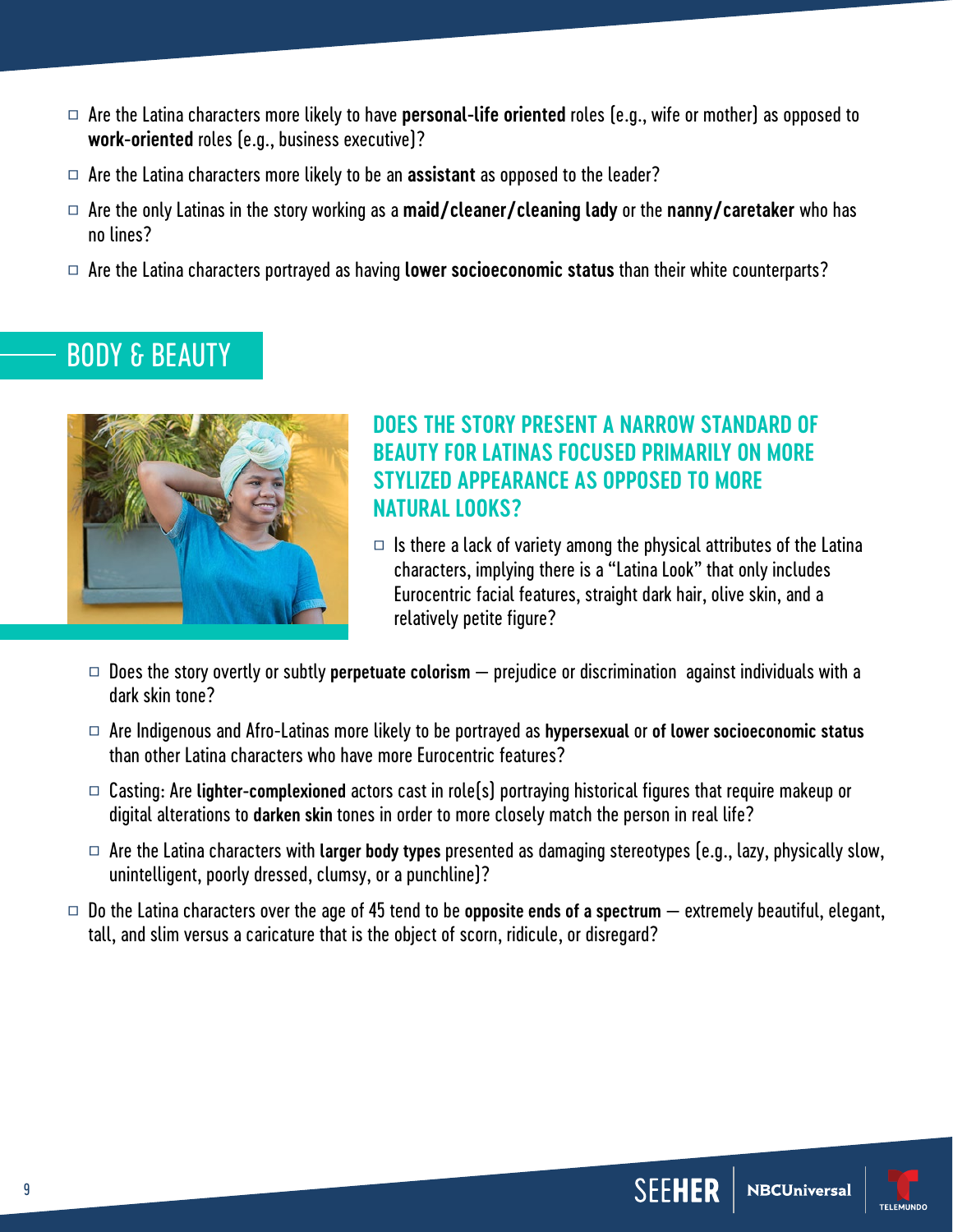## CULTURE & RELIGION

- □ Does the story suggest that Latinas who **do not speak Spanish** are not "Hispanic enough"?
- □ If the **religious beliefs** of the Latina character are incorporated into the story, are religions outside of Catholicism or Christianity (e.g., Voodoo or Santería) primarily practiced by Afro-Latinas and portrayed in a menacing light?
- □ Does the story utilize **narrow** and **overly used** representations of Hispanic food or music (i.e., tacos and Salsa music)?
- □ Does the story imply that all Latinas are **good dancers?**
- $\Box$  For stories set in Mexico and South American countries, are Mariachi bands, Merengue, and Salsa the primary **genres of music** represented?



## BEHIND THE CAMERA



#### **AMONG THE WRITERS WHO ARE NOT LATINAS, ARE THEIR PERSONAL PERCEPTIONS OF HISPANIC EXPERIENCES PRIMARILY SHAPING THE LATINA CHARACTER?**

□ Does the writers' room **culture** perpetuate **tokenism** by disempowering Latina writers and making them feel like "diversity slot" hires?



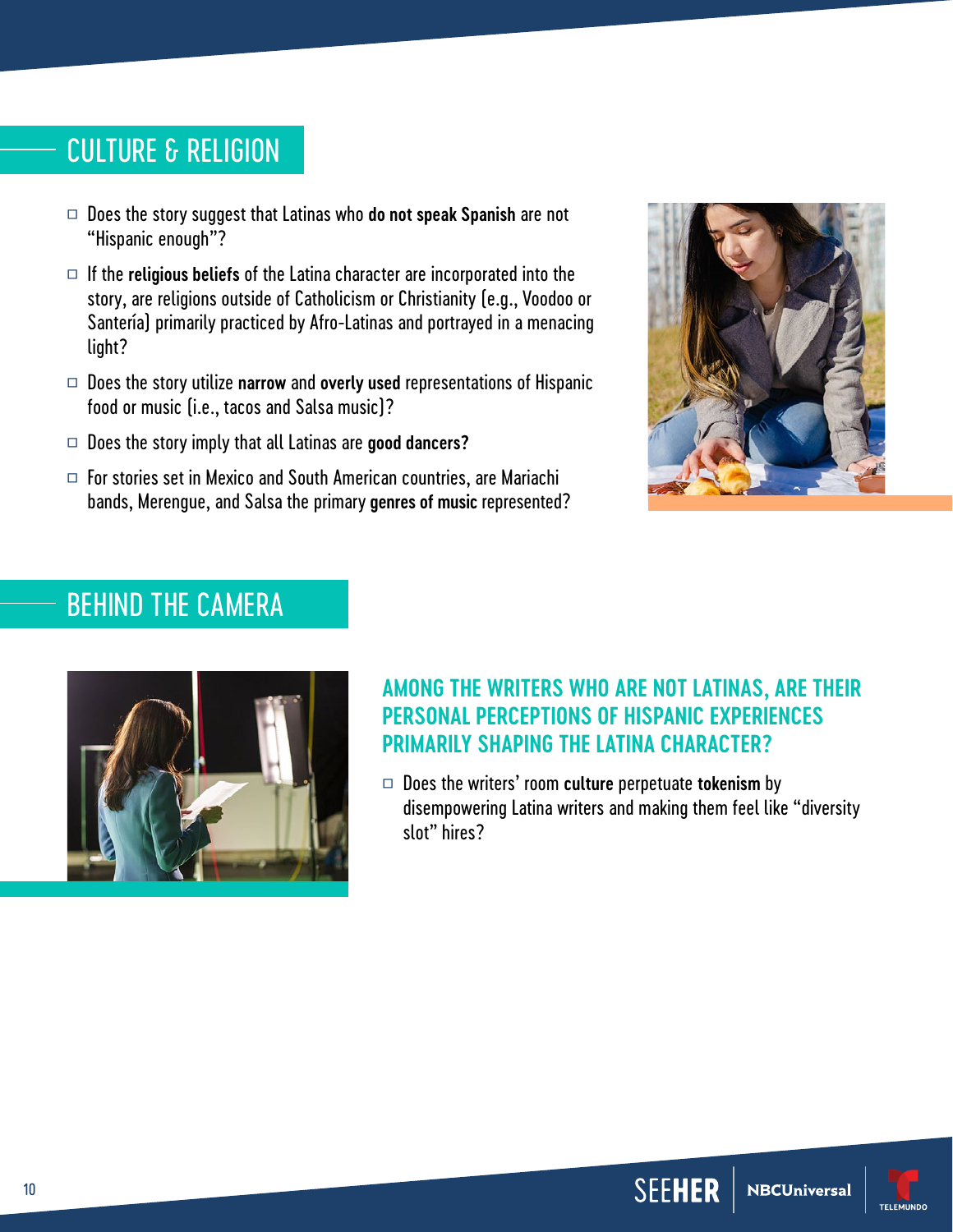# **LATINA CONSUMER INSIGHTS:**

#### **DOES THE STORY REFLECT THE FOLLOWING PERCEPTIONS, ATTITUDES, NEEDS, OR CONCERNS OF LATINA CONSUMERS?**

- □ **Cultural heritage is a source of pride and identity.** Bridging both American and Hispanic culture is the norm for most Latinas. As a part of this, Spanish is a critical component of identity.
- □ **Latinas are influencers.** Latinas see themselves as influencers of the larger American culture in terms of food, music, and sports and have a sense of pride in how they have influenced the larger cultural landscape.
- $\Box$  **Equality matters.** Ninety percent of Hispanic women say that gender equality is a very important personal issue to them. According to Latinas, the top 3 barriers to gender equality are: unwillingness to support women, the pay gap, and the lack of female role models in media and marketing.



#### 90% BELIEVE GENDER EQUALITY IS VERY IMPORTANT

- □ **Latinas desire more time for themselves.** There is a clear time deficit as these women attempt to find balance between their kids, spouses, families, work, and more.
- □ **Aspirations lie within their current realm.** Overall, Latinas aspire to live a happy and comfortable life characterized by financial security, freedom to pursue interests and opportunities, time to spend with family and friends, and the means to see and experience the world.
- □ **Health and wellness matter.** Health means taking care of the mind, body, and spirit.



- □ **Education is a critical priority for Latinas,** both for themselves and their children. They see education as an integral component of achieving success in American society.
- □ **Most Latinas live in bilingual homes** where they fully embrace both sides of themselves as 200%ers® -- merging their heritage and their Americanness to their advantage as 100% Latina + 100% American. They live in two worlds at once and move easily between cultures.
- □ **Spanish language remains culturally rooted for Latinas,** despite the increasing number of U.S.-born Latinas. Even among the younger Hispanic generations, the vast majority speak Spanish at home.
- □ **Hispanics are more likely to live in multigenerational family households** compared to total U.S. population. (27% vs. 20%).

11

**NBCUniversal** 

**SEEH** 



Source: U.S. Census Bureau, Current Population Survey, Annual Social and Economic Supplement, 2019. https://www.census.gov/data/tables/2019/demo/hispanic-origin/2019-cps.html Nielsen, Latina 2.0, 2017, Perceptions of Progress, State of Women's Equality in the U.S., SeeHer & dentsu, 2020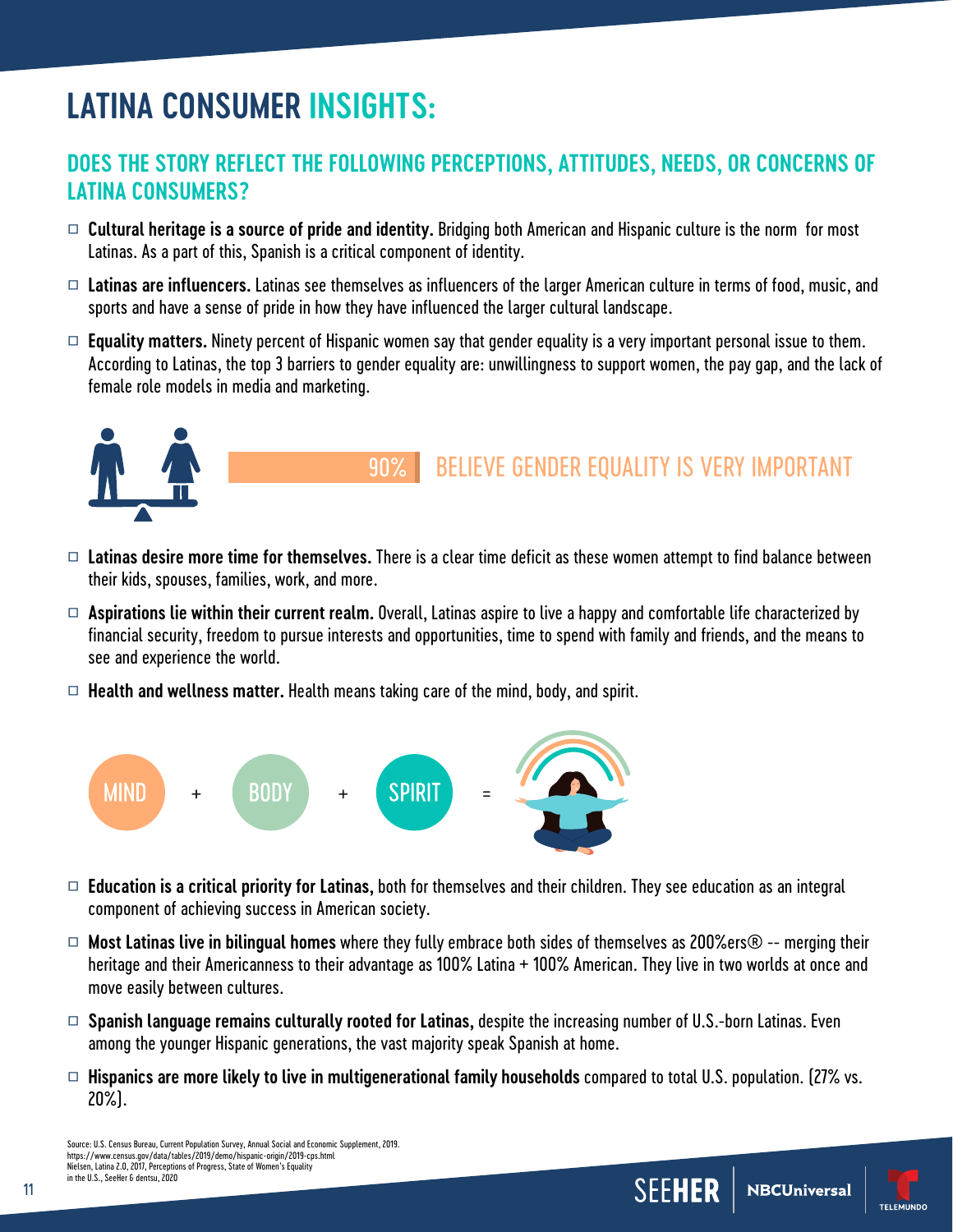# **U.S. CENSUS BUREAU DATA**

- 1. **62.1M Hispanics** now live in the U.S., **doubling their population** in the last three decades
- 2. **18.7%** of the U.S. population is Hispanic
- 3. **51.1%** of the total **U.S. population growth** between 2010 and 2020 came from Hispanics
- 4. The population that was not of Hispanic or Latino origin grew at a much **slower rate,** +4.3% since 2010.
- 5. Hispanics now account for **over one-quarter** of the total U.S. population under 18.

## **Hispanic Population**



## **LATINAS BY THE NUMBERS:**

**Population:** 31M — nearly 1 in 5 U.S. women are Latina

#### **Ages:**

- 34% Under 20 Yrs
- 23% are 20–34
- 26% are 35–54
- 17% are 55+

**Education** (among population 25+ Yrs Old):

- 29% high school graduate
- 23% some college or associate's degree
- 21% bachelor's or advanced degree

#### **Country of Origin:**



12

- 
- **Puero Rican**
- Cuban
- Central American
- South American
- **n** Other

**Nativity:** 66% U.S.-born / 34% foreign-born

**Household Type:** 30% led by female householder

**Occupation** (among 16+ Yrs Old):



- **Management professional**
- Service
- **Sales, Office Administration**

#### **Earnings**

■ Mexican (among full-time year-round workers 15+ Yrs Old):



- **Under \$50,000**
- $\overline{\phantom{0}}$  \$50,000 to \$74,900
- $\overline{\phantom{0}}$ \$75,000+